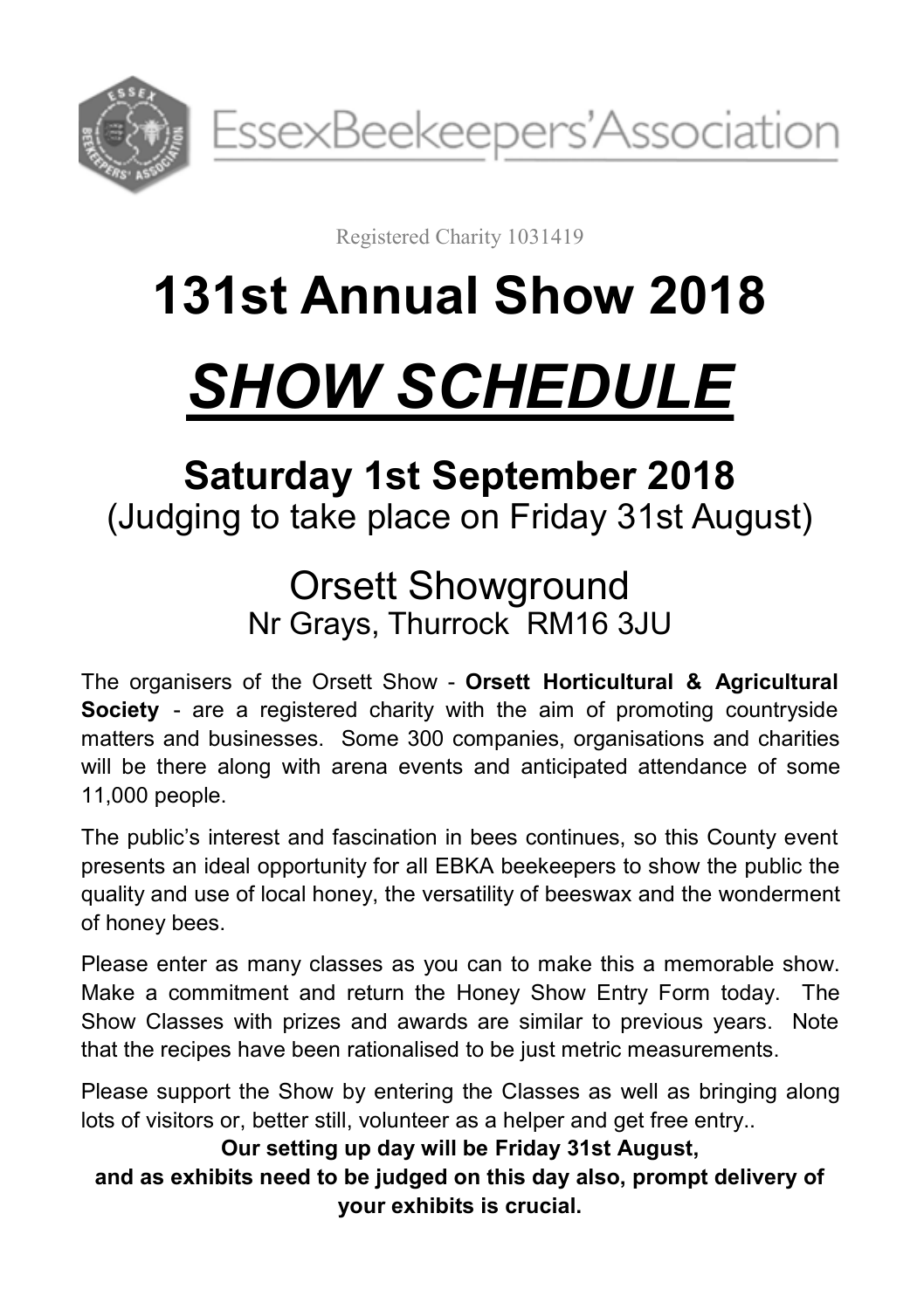#### **Advice for Entrants**

| <b>JUDGES:</b>                         | As determined by the Show Committee                                                                                                                                                                           |  |  |
|----------------------------------------|---------------------------------------------------------------------------------------------------------------------------------------------------------------------------------------------------------------|--|--|
| <b>SHOW SECRETARY:</b> Pauline Tidmas  |                                                                                                                                                                                                               |  |  |
| <b>RECIPES:</b>                        | Use only those in this Show Schedule.<br>Take careful note of measurements as they are only in metric. Entries                                                                                                |  |  |
|                                        | in Classes 22 to 31 will be sold to help towards the cost of the show<br>unless instructions to the contrary are given by exhibitors beforehand.                                                              |  |  |
| <b>DELIVERY OF</b><br><b>EXHIBITS:</b> | 1. Posted entries to be received by Thursday 30 August                                                                                                                                                        |  |  |
|                                        | Pauline Tidmas, EBKA Show Secrretary,                                                                                                                                                                         |  |  |
|                                        | 83 Greygoose Park, Harlow, Essex CM19 4JR                                                                                                                                                                     |  |  |
|                                        | 07749 274 895<br>pauline.bees@hotmail.co.uk                                                                                                                                                                   |  |  |
|                                        | Delivery of entries at the Show Marquee is to be between<br>$2_{-}$<br>9.00am and 12 noon on Friday 31 August.                                                                                                |  |  |
| <b>ENTRY FEES:</b>                     | Gift classes 1, 2 and 3 are free, all other classes <b>50p per entry to be</b><br>paid only in cash at time of delivering entries.                                                                            |  |  |
| <b>TROPHY</b><br><b>WINNERS:</b>       | Trophies will be presented at the EBKA Conference in the current year<br>and winners are asked to let the Show Secretary know of their<br>intentions if they are unable to be personally presented with them. |  |  |
|                                        | If someone is collecting trophies for them they should let the Show<br>Secretary know well before the Conference.                                                                                             |  |  |

#### **Prize-winners from our last show in 2017 are asked to bring their trophies to the marquee on Friday 31st August**

#### **Labelling Regulations**

#### **HONEY:**

The regulations have been interpreted slightly differently by Trading Standards depts. in some areas. For the purpose of the this show all classes requiring the Exhibitor's own labels must comply with the following requirements which must all appear on the **same** label:-

- 1) The word HONEY which may be prefixed with the type of honey and/or area of origin. e.g. New Forest Heather Honey.
- 2) The metric weight must appear figures to be at least 4mm high for 454 & 227g weights. If the imperial weight is shown it must be in close proximity to the metric and be less prominent. The 'e' symbol if used will be ignored.
- 3) Your name and address must appear on the label.
- 4) The country of origin must be shown on the label. e.g. 'Produce of the U.K' The country name alone at the end of your address is not sufficient.
- 5) A 'best before' date must appear on the label (suggest 2-5 years) or an indication of where it can be found e.g. for 'best before' see base of jar. If the date is given in full i.e. date, month and year there is no need for a lot number.

#### **OTHER PRODUCE FOR SALE**:

Beeswax, Candles and Polish, etc. must comply with the statutory warning labels as appropriate to the product.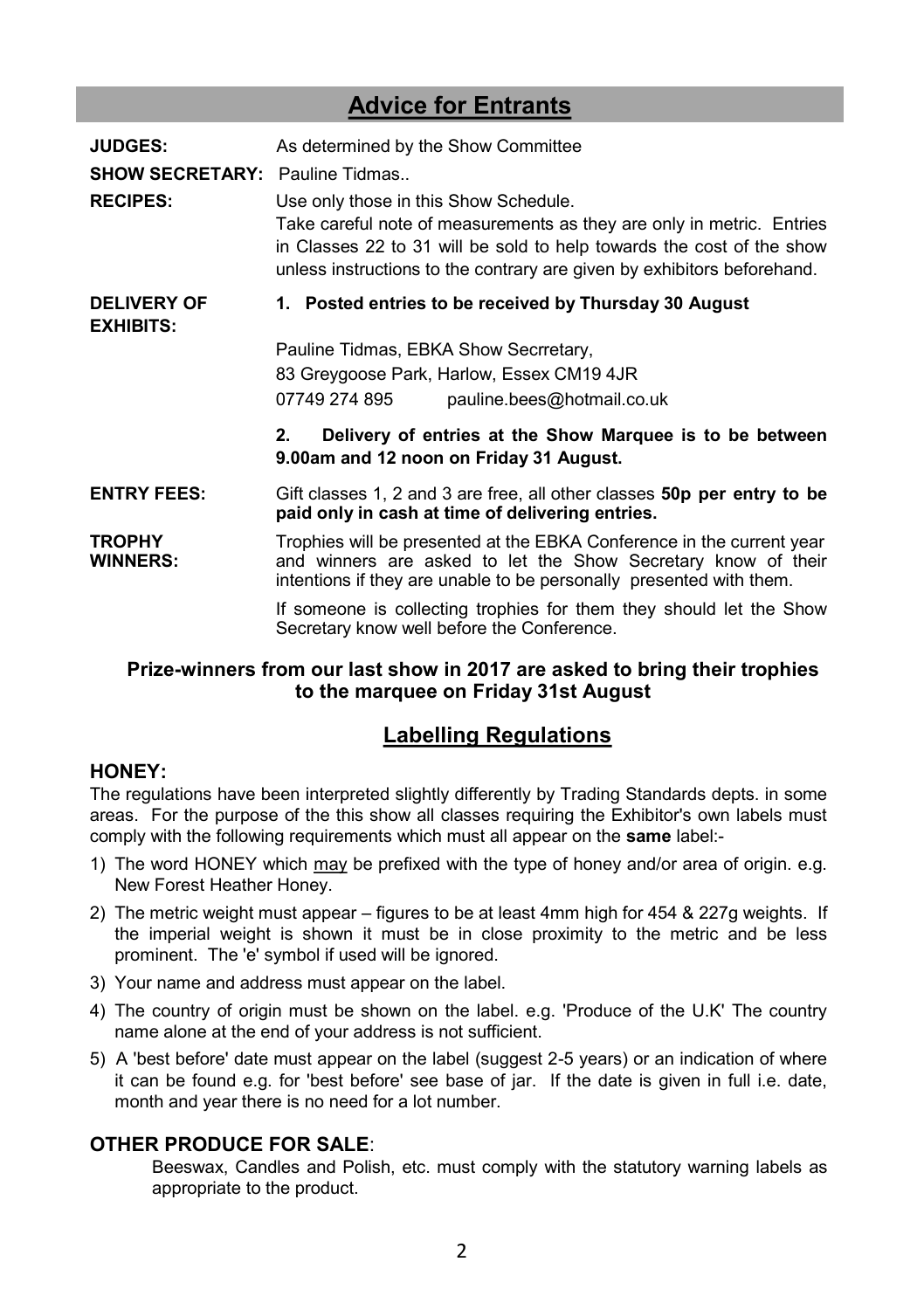#### **EBKA SHOW CLASSES**



Divisional composite Class to be shown by no fewer than three members of any one Division:

- one cake of beeswax, 99g to 128g, **and three** of the following: one 454g jar of clear honey, any colour; one 454g jar of crystallised honey natural set; one section of honey; one shallow comb for extraction; flowers made from beeswax.

- Decorative display of honey products, beeswax and mead in any form not exceeding 1m wide x 65cm deep in overall size: weight of honey to be not less than 6.81 kg, any size or shape of jars may be used.
- A pair of candles made of beeswax by casting in a mould (one to be lit by the judge).
- A pair of candles made of beeswax by any method other than casting in a mould (one to be lit by the judge).
- A practical invention by the exhibitor directly related to beekeeping and not previously given an award in a honey show. No live bees. A typed description for use of the device to accompany the exhibit.
- Twelve 454g jars of clear honey all one colour; all jars to be labelled with exhibitor's own label. Attractiveness will be taken into account**. (See Rule 15)**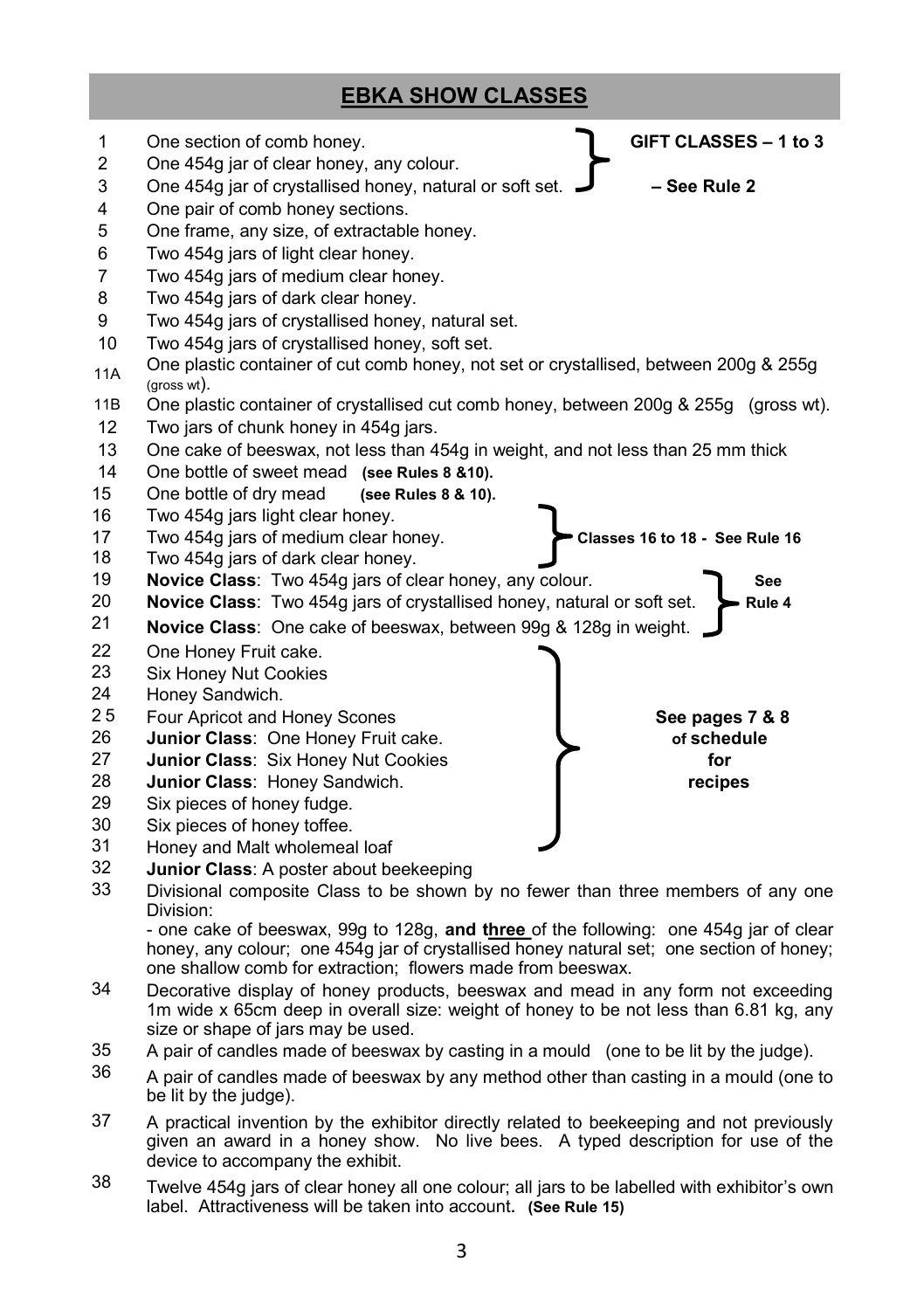- 39 Twelve 454g jars of naturally crystallised or soft set honey all one colour; all jars to be labelled with exhibitor's own label. Attractiveness will be taken into account. **(See Rule 15)**
- 40 **Junior Class**: One colour photograph UNMOUNTED of any size related to beekeeping – not judged on photo excellence.
- 41 One colour photograph UNMOUNTED of any size related to beekeeping - not judged on photo excellence.
- 42 One bottle sweet Melomel **(see rules 9 &10).**
- 43 **One bottle of dry Melomel**
- 44 One bottle of sweet Metheglin **(see rules 9 &10).**
- 45 **One bottle of dry Metheglin**
- 46 Honey Label. A standard label, actual size, produced in any medium, to comply with current UK regulations displayed on a standard empty 454g, 340g or 227g honey jar **(see rule 15)**
- 47 A pair of coloured beeswax candles to be made by any method other than rolling.
- 48 **Junior Class**: Two identical rolled beeswax candles made of any colour and any size using commercially available foundation.
- 49 **Beeswax Polish**. Any recipe containing beeswax. **See Rule 18**
- 50 Vase of Flowers. Approximately 65cm wide x 65cm high when viewed from the front and suitable for decorating the Honey Show marquee predominately 'pollinationfriendly' flowers.
- 51 A "Divisional" garden for enhancing the outside of the marquee. The garden to be **maximum** of 1 metre deep by **at least** 1 metre in length. Gardens containing flowers attractive to pollinators will attract extra marks; other flowers may be used exclusively or in combination with bee-attractive flowers. The top six gardens contributing points for their Division towards the President's Cup..

Note that the setting up, security and breaking down of the gardens remains the responsibility of the exhibiting Division.

52 **Needlework** - any medium with a max. size of A5 (148 x 210mm or 5.8 x 8.3in) or max 180mm / 7in diameter depicting any connection with the life of the honeybee. Any fabric. Stitching to cover at least 1/3rd of the fabric. Kits permitted for under 16's.<br>Finished item may be mounted or unmounted. See Rule 19 Finished item may be mounted or unmounted.

#### **For all Classes please make careful note of the relevant instructions within the Rules**

| Classes                                         | <b>First</b>   | <b>Second</b>  | <b>Third</b>   |
|-------------------------------------------------|----------------|----------------|----------------|
| $1 - 50$ & 52<br>(except 7,11A, 11B, 32,33, 34) | £З             | £2             | £ 1            |
| 7, 11A, 11B & 32                                | £6             | £3             | £2             |
| 33                                              | £9             | £6             | £3             |
| 34                                              | £18            | f7             | f4             |
| 51                                              | £20 + 6 points | £15 + 5 points | £10 + 4 points |

#### **Prizes**

#### **RULES FOR ENTRY FOR EBKA ANNUAL COUNTY SHOW**

- 1 Open to Members, Member's family and Associates of the Essex Beekeepers' Association only.
- <sup>2</sup> Exhibits in the gift classes will either be donated to St Francis Hospice or given to support the show. Your own labels must be supplied (but not stuck on jars and sections).
- $\frac{3}{3}$  Exhibitors shall not take more than one award in a class where a multiple entry is made..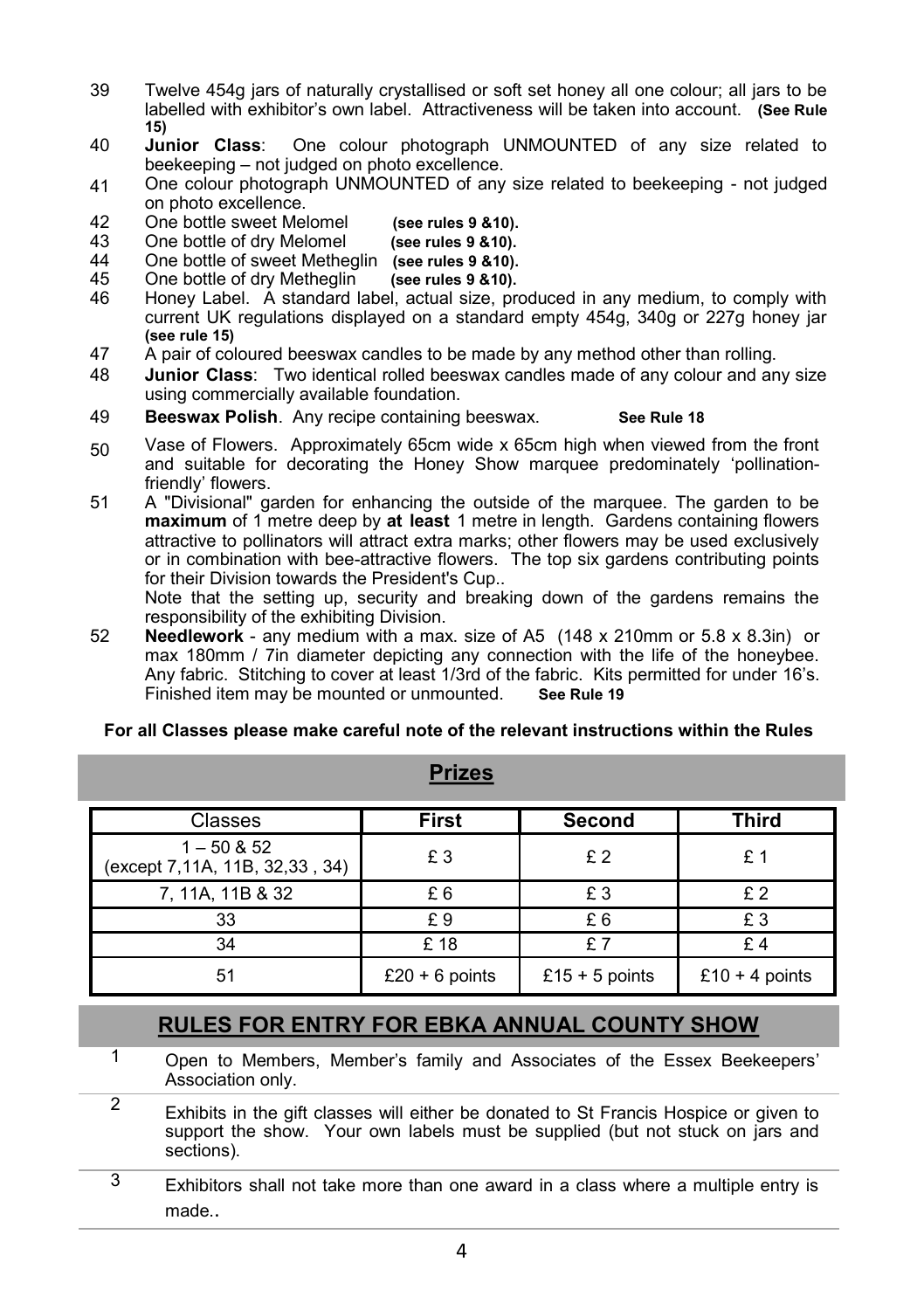- 4 A novice is an exhibitor in one of the 3 novice classes who has not before won a prize in the Essex Show for the specific novice class entered i.e. clear honey, set honey or wax.
- 5 The upper age limit in junior classes is sixteen years.
- 6 When a Class requires the staging of more than one exhibit of the same kind the containers (when used) and the exhibits shall be matching in all respects, however mould marks are not relevant.
- 7 **Extracted honey** must be exhibited in clear squat glass jars of British Standard pattern, which must contain a minimum of 454g of honey, and must be closed with standard lacquered commercial or white plastic screw caps. Frames for extraction must be in a bee-tight showcase without lacing or edging. Sections to be shown in cases, glazed on each side, laced if desired to show a clear central area of 80mm x 80mm.
- 8 **Mead** (classes 14 & 15) is to be made of honey and water by a process of fermentation and exhibited in clear glass bottles having a capacity of 75cl and free from any lettering and other marking. Stoppers must be flanged - either natural cork, or cork with tops of white plastic.
- 9 **Melomel & Metheglin** (classes 42-45) to conform to the same display rules as mead (see Rule 8) but a label is to be affixed by the exhibitor just below the shoulder of the bottle listing the contents and whether sweet or dry. No alcohol may be added.
- 10 Neither alcohol nor flavouring may be added to mead, but additions such as acids, nutrients and tannin may be used.
- 11 Only labels supplied by the Assistant Show Secretary must be fixed by the exhibitor to their exhibits. Labels must not be altered by the exhibitor. Labels should be fixed to jars and bottles to leave about 12 mm between the label and the bottom of the vessel. Show cases, section cases, and cut-comb containers shall be labelled in the top right hand corner of the transparent face of the case or containers. A duplicate label shall be fixed to the frame or section. For wax and confectionery, labels shall be fixed to both exhibit and container or plate. Only classes 38, 39 and 46 are to be labelled as for sale (see rule 15).
- <sup>12</sup> Points will be awarded as follows: First prize 6, Second 5, Third 4, Very Highly Commended 3, Highly Commended 2, Commended 1.
- 13 **Delivery of Exhibits: If not posted to the Show Secretary, then all exhibits must be delivered to the Beekeeping Marquee at the Orsett Showground between 9am and noon on the Friday immediately preceding the show.** In all cases collection of the exhibits after the Show is the responsibility of the exhibitor.
- 14 **Posted entry forms** should be delivered to the Show Secretary by first post on the Saturday immediately preceding the Show. Posted entries delivered late, or those handed in at the Show, will be subject to an additional £5.00 late entry fee. **All fees are to be paid only in cash at the time of delivering the exhibits.**
- 15 All labels in Classes 38, 39 & 46 must comply with the relevant legislation relating to sale to the public. See "Labelling Regulations" on page 2 of this schedule.
- 16 Classes 16, 17 and 18 are only for beekeepers who have kept bees for less than five years.
- 17 **Confectionery** to be covered with clear plastic covers obtainable from the Show Sec. and provided free of charge (but not to be taken away).
- 18 **Beeswax Polish**: Any recipe containing beeswax may be used. Polish must be in a pot/jar designated for wax. Entry must comply with the legal requirements for polish. The recipe to accompany the entry.'

[Individual polish tins can be supplied at cost price to any member wishing to exhibit to save you buying a whole pack - contact Jean Smye 07739 934 551]

19 **Needlework:** Any medium may be used, silk, wool, cotton, ribbon, etc. to produce an artistic work with a maximum size of A5 or, if circular, a maximum diameter of 180mm. The work may be framed or left on the loom/frame as you wish. Title permitted. The back of the work must be accessible for inspection. A detailed description of the item may be displayed after judging.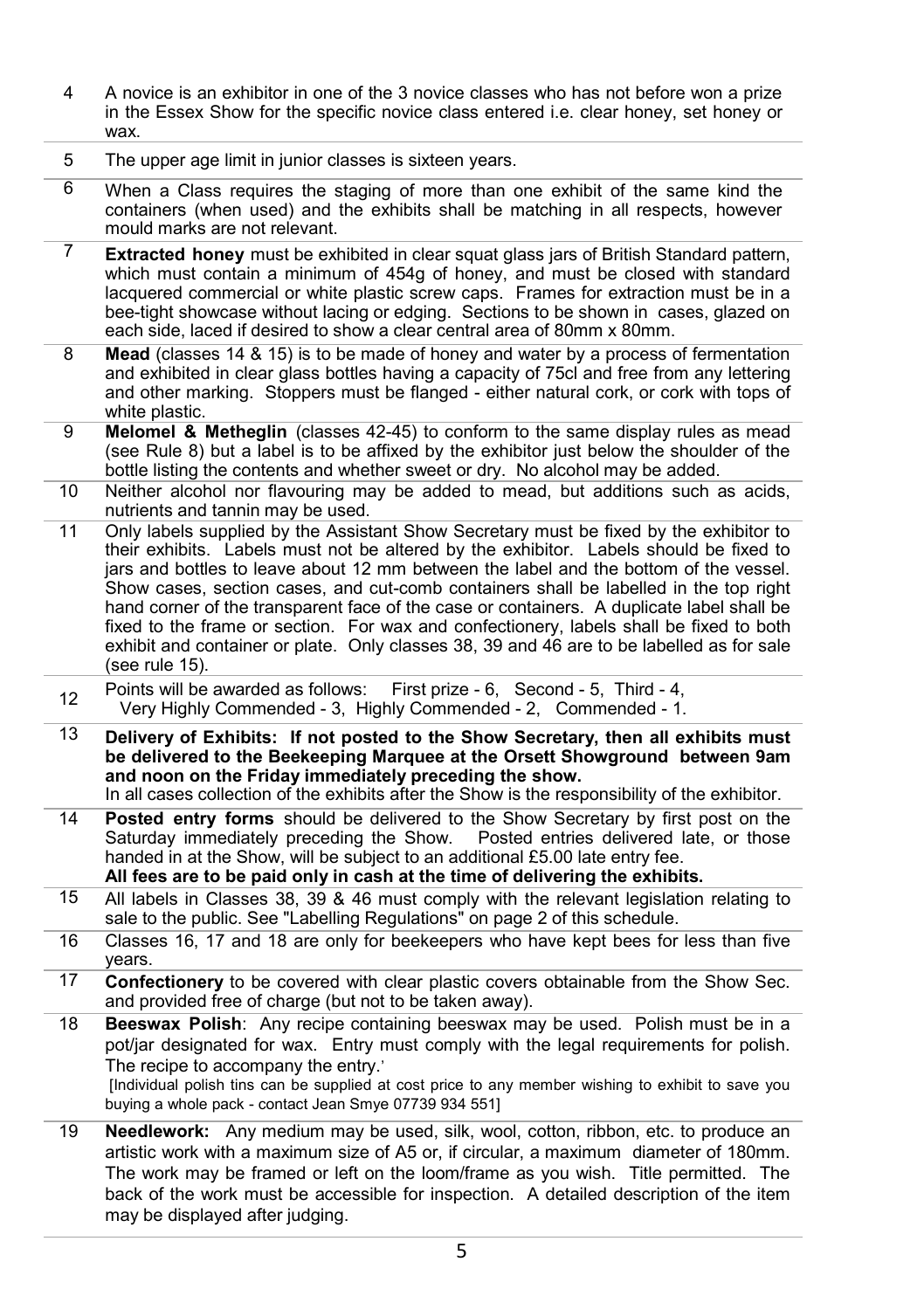#### **SPECIAL AWARDS**

The Show Committee reserves the right to award or withhold any of the following cups and trophies.

| <b>Burt Challenge Cup</b>      | Best in classes 11A and 11B (cut comb)                                                                                                                                                                                                                      |
|--------------------------------|-------------------------------------------------------------------------------------------------------------------------------------------------------------------------------------------------------------------------------------------------------------|
| <b>Cowan Vase</b>              | Best in classes 1 and 4 (section)                                                                                                                                                                                                                           |
| Dearman Cup                    | Class 39 (12 jars naturally crystallised or soft set)                                                                                                                                                                                                       |
| <b>Ford Trophy</b>             | Most points in Classes 2, 3, 6, 7, 8, 9, 10 & 12 (honey)                                                                                                                                                                                                    |
| <b>Horton Cake Cup</b>         | Best entry in 22 and 26 (fruit cake)                                                                                                                                                                                                                        |
| <b>Memorial Cake Knife</b>     | To be retained by the winner of the Horton Cake Cup as a<br>permanent token of their prowess. This is presented annually<br>through an endowment made by friends of the late<br>Mrs M Horton (Life Member of EBKA and Central Association<br>of Beekeepers) |
| <b>Mallinson Cup</b>           | Best exhibit in classes 35 and 36 (cast & uncast candles)                                                                                                                                                                                                   |
| Ongar Cup                      | Class 5 (extractable frame)                                                                                                                                                                                                                                 |
| <b>President's Cup</b>         | Presented to the division whose members gain the highest<br>number of points all classes.                                                                                                                                                                   |
| <b>Holmes Cup</b>              | Presented to the exhibitor with the highest number of points<br>in all classes.                                                                                                                                                                             |
| <b>Tidswell Challenge Bowl</b> | Most points in classes 1 to 12 (all honeys)                                                                                                                                                                                                                 |
| Jersey Cup                     | Best cake of beeswax in Classes 13                                                                                                                                                                                                                          |
| W.B.C Cup                      | Highest number of points in Classes 23, 24 and 29 (biscuits,<br>honey sandwich & fudge)                                                                                                                                                                     |
| <b>Devall Award</b>            | Novice gaining the highest number of points in all classes<br>and who has won a prize in Classes 19-21                                                                                                                                                      |
| <b>Essex Chronicle Cup</b>     | Class 38 (12 jars clear)                                                                                                                                                                                                                                    |
| <b>BBKA Blue Ribbon</b>        | For the best exhibit in the Show when over 100 entries are<br>exhibited.                                                                                                                                                                                    |
| <b>Marconi Trophy</b>          | Best sweet mead (Class 14)                                                                                                                                                                                                                                  |
| A F Gunn Jubilee Shield        | Best metheglin (Classes 44 and 45)                                                                                                                                                                                                                          |
| <b>Walden Wine Shield</b>      | Best melomel (Classes 42 and 43)                                                                                                                                                                                                                            |
| <b>G A Taylor Mazer</b>        | Best dry mead (Class 15)                                                                                                                                                                                                                                    |
| <b>Archie Horton Award</b>     | For most points in classes 35, 36 & 47 (candles)                                                                                                                                                                                                            |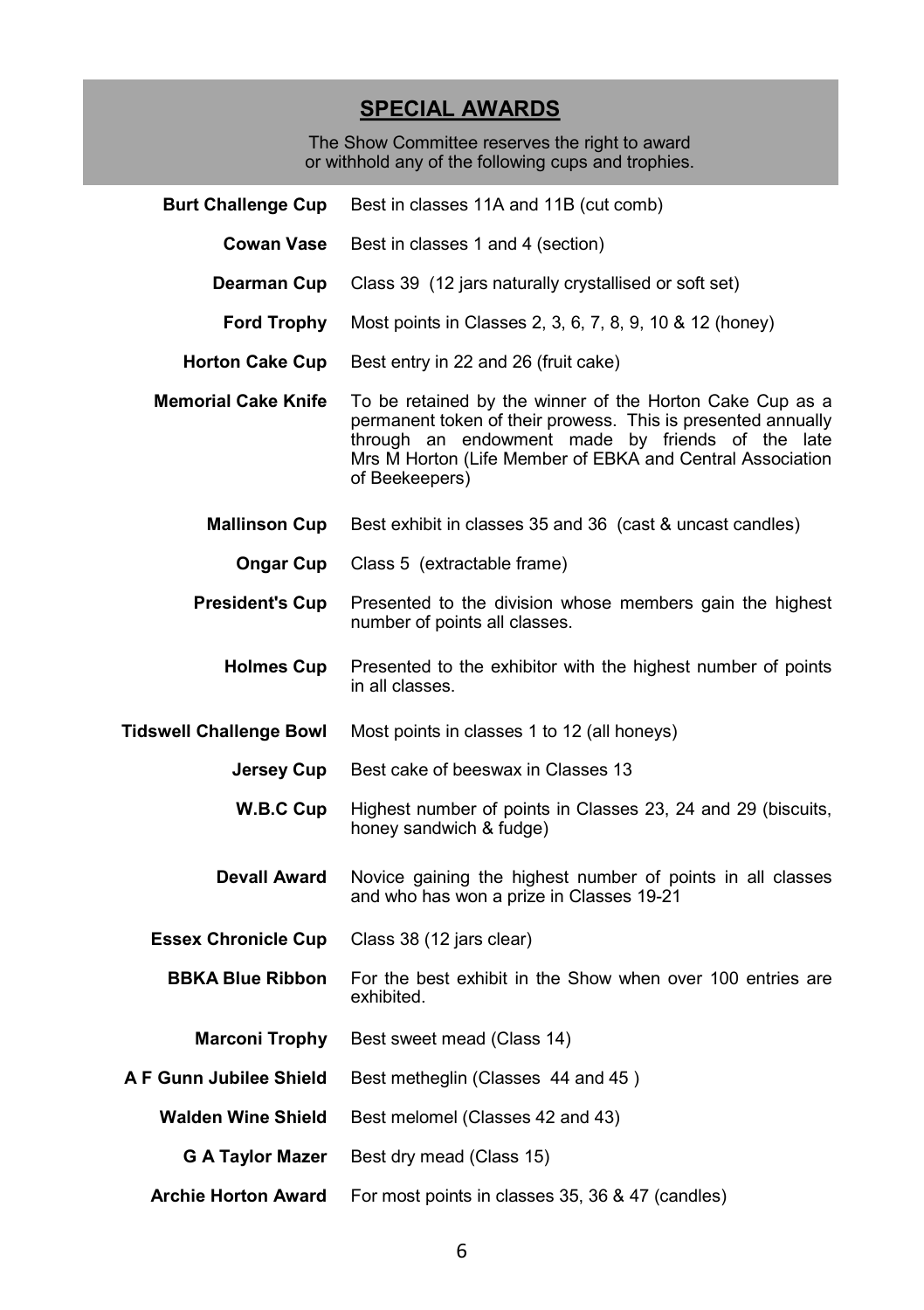### **EBKA SHOW SCHEDULE - RECIPES**

*NB: All quantities in metric*

**HONEY FRUIT CAKE – Classes 22 (Adult) and 26 (Junior)**

**NOTE: This recipe will make two 6in.(15cm) cakes- select one for your entry and enjoy the other!**

| 225g margarine                      | 150g soft light brown sugar           |
|-------------------------------------|---------------------------------------|
| 125g honey                          | 3 eggs                                |
| 350g self raising flour             | 60ml milk                             |
| 350g mixed dried fruit              | Grated rind of half a lemon or orange |
| Flaked almonds to sprinkle over top |                                       |

Put the honey, sugar and 30ml of milk in a basin and stand in a warm place until it has melted and the sugar dissolved. Allow to cool before using.

Cream the margarine with the sugar and honey mixture and beat well. Beat the eggs and add them gradually, beating well. Fold in the fruit, grated rind and the sifted flour. Add milk as required to give a soft dropping consistency. Place the mixture in two greased and lined tins, sprinkle a few flaked almonds on the top and bake at 140 $^{\circ}$ C or 275 $^{\circ}$ F for 1¼ hours or a little longer. Allow to cool for about 10 minutes then carefully turn on to a wire rack to cool

#### **HONEY NUT COOKIES – Classes 23 (Adult) and 27 (Junior)**

| 125g margarine      |  |
|---------------------|--|
| 125g demerara sugar |  |
| 1 egg, beaten       |  |
| 15ml honey          |  |

225g Self raising flour pinch of salt 50g chopped mixed nuts

Cream the margarine with the sugar, then beat in the egg and honey. Sift flour and salt together, gradually beat into the creamed mixture, add the nuts and mix to form a soft dough. Roll into balls the size of walnuts. Place on a greased baking sheet well apart and flatten slightly with a wet fork. Bake for about 15 mins. at 180<sup>o</sup>C or 350<sup>o</sup>F or gas mark 4. Exhibit six cookies

#### **HONEY SANDWICH – Classes 24 (Adult) and 28 (Junior)**

| 175g butter or margarine | 175g Self Raising Flour         |
|--------------------------|---------------------------------|
| 15ml honey               | 3 medium eggs                   |
| 125g castor sugar        | Honey Butter filling -see below |

Grease and line two 7in. (17.5cm) sandwich tins. Cream the margarine with the honey and sugar until light and fluffy. Gradually add the beaten eggs and mix in well. Carefully fold in the sifted flour and add a little water, if required, to make a softer mixture.

Divide the mixture between the two tins and smooth over the tops. Bake in the centre of a moderate oven, 180 $\rm{^0C}$  or 350 $\rm{^0F}$  until golden and springy to the touch. Cool on a wire rack.

> **Honey Butter filling**; 50g butter or margarine, 75g icing sugar, 15ml of honey.

Cream the butter, beat in the sifted icing sugar until smooth then beat in the honey. When the cake is cold, sandwich together with the filling*. Do NOT dredge the top with castor sugar.*